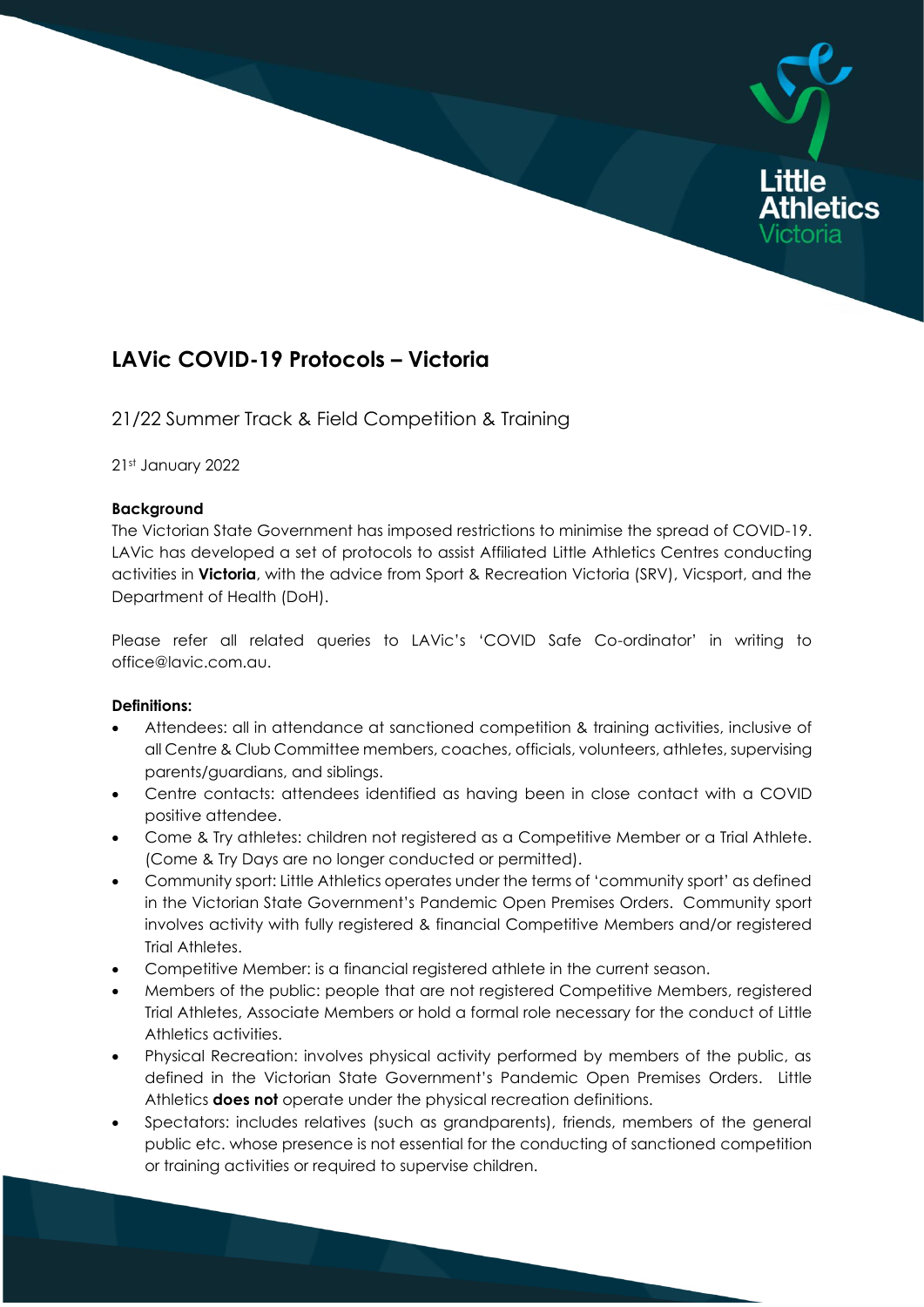- Stakeholder: entities mutually interacting with a Centre in any given season. These typically might be athletes, families, volunteers, committee members, venue managers, entities sharing facilities, sponsors, Local Government Organisation, local media etc.
- Summer Track & Field competition & training pertains to the period 1st September 2021 to 31st March 2022.
- Supervising parent/guardian: the parent/guardian is responsible for supervising children at a sanctioned competition or training activity. The presence of parents/guardians are required for the safe conduct of sanctioned Little Athletics activities.
- Trial Athlete: an athlete registered as a Trial Athlete in the current season.
- Venue manager: the body responsible for the management of the venue. This will typically be a Local Government Organisation, committee of management, collective sporting body, school or similar.
- Volunteer: a person that will, or may potentially, undertake voluntary duties during the course of the season. These include parents/guardians, coaches, officials, Committee members, Associate Members, and Honorary Members.

# **21/22 SUMMER TRACK & FIELD COMPETITION & TRAINING – VICTORIAN CENTRES General**

- The Pandemic Open Premises Orders (No. 3, 12.01.22) sets out the conditions for the conduct of physical recreation and community sport.
- Indoor spaces can open.
- Those required to conduct competition & training includes athletes, officials, coaches, committee members, volunteers, COVID-Safe Officials (CSOs) and **supervising** parents/guardians.
- Parents/guardians are responsible for supervising children at sanctioned training activities. The presence of supervising parents/guardians are required for the safe conduct of sanctioned Little Athletics activities.
- Competitive Members & Trial Athletes only may attend if registered in the current season.
- The CSO, Centre administrators and venue managers will manage the use of the facilities.
- Coffee vans can be present inside the venue, operating in accordance with the hospitality guidelines.

#### **COVID Safe Official (CSO)**

- Affiliated Centres intending to conduct Track & Field competition & training activities must appoint a minimum of one (preferably several) CSOs.
- The CSO is responsible for the Centre's implementation and compliance with these protocols.
- The tasks and responsibilities assigned to the CSO role are documented in the CSO Duty Statement. Click [HERE](https://lavic.com.au/covid-19/) to view.
- When rostered, the CSO can only undertake the role of the CSO and not undertake additional or other volunteer duties.
- CSOs are encouraged to complete the free online Australian Government [COVID-19](https://www.health.gov.au/resources/apps-and-tools/covid-19-infection-control-training)  [Infection Control Training](https://www.health.gov.au/resources/apps-and-tools/covid-19-infection-control-training) course.

#### **COVID Safe Plan**

• All Centres are required to have a completed [Community Sport COVID Safe Plan](https://www.coronavirus.vic.gov.au/sites/default/files/2020-11/COVIDSafe-Plan-Community-Sports.pdf) (CSP). The CSP template can be used by Centres that don't already have a CSP.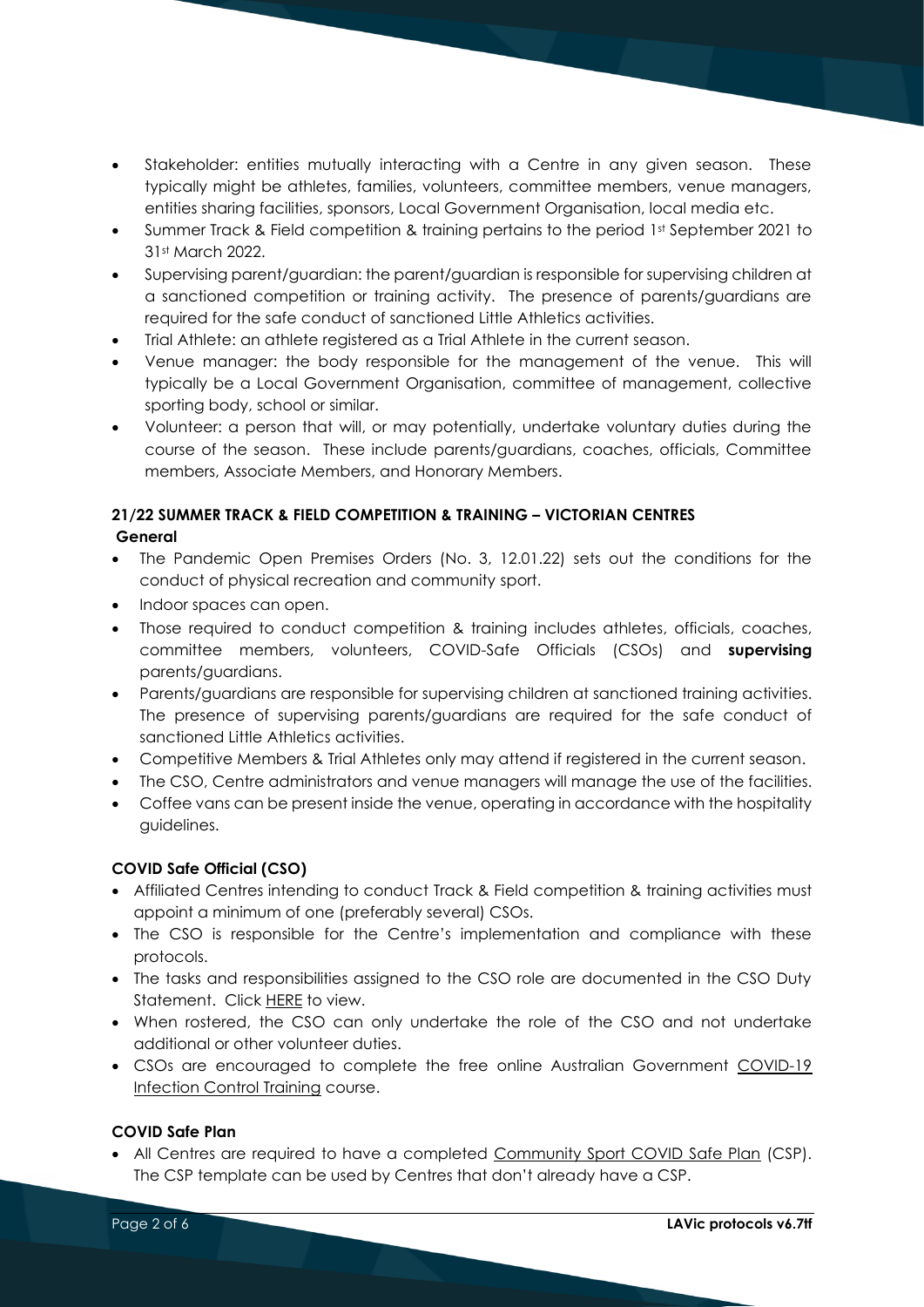- Centres can tailor a CSP for their own purposes.
- Centres maybe required to produce a copy of their CSP upon request by an authorised officer – typically Victoria Police, WorkSafe, DHS or Local Government. Centres are also advised to have a copy of the most recent LAVic protocols available.

#### **Vaccination requirements**

- Community sport is exempted from the vaccination requirements and patron limits when the space is **only** being used for community sport.
- For non-community sport activities that are not competition or training, mandatory vaccination requirements apply.
- People attending the Centre in person for reasons other than training or competition that are 18 years and over must be fully vaccinated unless a [valid medical exemption applies.](https://www.coronavirus.vic.gov.au/information-workers-required-to-be-vaccinated) This has relevance for official Little Athletics activities undertaken at the Centre, such as:
	- o Committee meetings (in person)
	- o Working bees
	- o Social events and activities, including barbecues
	- o Fundraising activities
	- o Presentation days (to be advised).

## **Communication**

• The Centre must communicate the Track & Field competition & training protocols to all members, athletes, coaches, volunteers, Committee members, families, sponsors, venue managers and other Centre stakeholders.

#### **Attendance Records and Managed Access**

- Prior to the commencement of sanctioned Centre competition & training activities, all attendees must register their attendance via the [Victorian State Government QR Code](https://www.coronavirus.vic.gov.au/about-victorian-government-qr-code-service)  [system.](https://www.coronavirus.vic.gov.au/about-victorian-government-qr-code-service) (A [manual register](https://lavic.com.au/wp-content/uploads/2020/06/LAVic-Attendance-Register-Template-091020.docx) must also be available in the event the attendee is unable to use the QR Code system; details must be kept for 28 days).
- COVID-Safe Officials must be present at all times to ensure all attendees register their attendance.

#### **Cleaning/disinfecting/sanitising shared equipment**

- Athletes are encouraged to bring their own water bottles, towels, and other personal items to avoid sharing where possible.
- Athlete's clothing items, such as tops, hoodies, etc, are to be separated when not worn to avoid contact with other athletes' items.
- Uniform items are not to be shared.
- Athletes will be required to only use the equipment allocated to them unless they supply their own (training only).
- Throwing implements (shot put, discus, javelins) are to be cleaned with disinfectant wipes after every attempt.
- Starting blocks must be cleaned/disinfected prior to each use.
- Athletes will be required to sanitise their hands after using shared equipment.
- In training and competition, all shared equipment, such as rakes, brooms, tape measures etc, must be cleaned/disinfected after each use.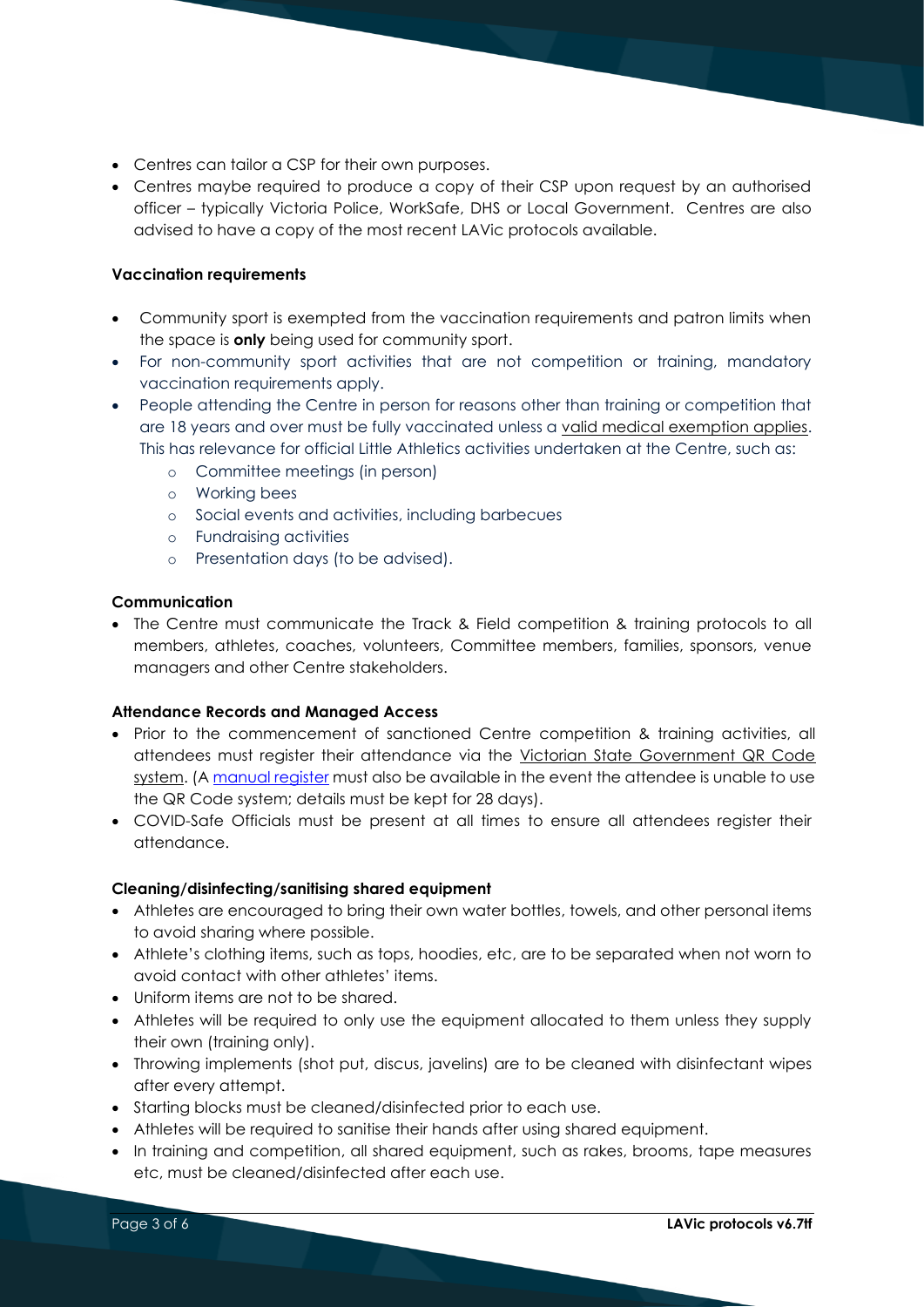- High jump: all forms of high jump are permissible, with the following provisos:
	- o that all equipment is thoroughly cleaned after the session;
	- o each athlete sanitises their hands after each jump.
- For all strength & conditioning training, all shared equipment (such as gym mats, skipping ropes, medicine ball, kettle bells etc)must cleaned/disinfected after each use.
- Centres are required to allocate the responsibility for accessing the equipment shed and handling equipment. Access to the equipment shed can be accessed by authorised people only. To assist with this, the equipment shed should be secured at all times.

#### **Personal infection control & management**

- People must stay away from Little Athletics activities if they are feeling unwell.
- The following advice been adapted from 'Case in the Workplace' [\(https://www.coronavirus.vic.gov.au/case-workplace\)](https://www.coronavirus.vic.gov.au/case-workplace), is current as of 12th January 2022, and subject to change without notice:

*If an attendee has tested positive for COVID-19 and attended the Centre during their infectious period, they must inform their Centre as soon as possible.*

*Once a Centre is informed of a case of COVID-19 at the Centre, they must:*

- *1. Direct the attendee to return home and isolate immediately (if they are on site), even if they don't have symptoms.*
- *2. Identify Centre contacts using the [Contact Assessment and Management Matrix](https://lavic.com.au/wp-content/uploads/2020/06/190122-Contact-assessment-and-management-guidance-workplaces-business-industry.pdf) to assist you.*
- *3. Contact the Centre contacts and inform them that they may have been exposed to COVID-19 and inform them that they must use a rapid antigen test (or a PCR test if they can't access a rapid antigen test) if they have symptoms, and recommend they use rapid antigen tests daily for 5 days if they don't have symptoms.*
- *4. Inform the member families and Centre stakeholders to be vigilant about the onset of COVID-19 symptoms and advise all to use a rapid antigen test (or a PCR test if they can't access a rapid antigen test) if they have symptoms.*
- *5. Notify Little Athletics Victoria.*
- *6. Notify the venue manager.*
- *7. If there has been 5 or more cases within a 7-day period, notify the department via the [COVID-19 outbreak notification form.](https://www.coronavirus.vic.gov.au/covid-outbreak-notification-form)*

*Note, deep cleaning is not required but Centres must follow routine cleaning to prevent the spread of COVID-19 in the workplace.*

*Call the Department of Health on [1300](https://www.coronavirus.vic.gov.au/case-workplace) 651 160 for further advice.*

- Click [HERE](https://www.coronavirus.vic.gov.au/checklist-contacts) to view the Checklist for COVID contacts.
- Click [HERE](https://www.coronavirus.vic.gov.au/checklist-cases) to view the Checklist for COVID cases.
- Click [HERE](http://www.coronavirus.vic.gov.au/confirmed-case-workplace) to view the Confirmed Case in the Workplace page (this provides guidance for Centres as to what actions to take in the event of a confirmed case).

#### **Hygiene**

- All attendees will be required to maintain physical distancing of at least 1.5 metres (those people with whom they ordinarily reside are excepted).
- Attendees 8 years and older must: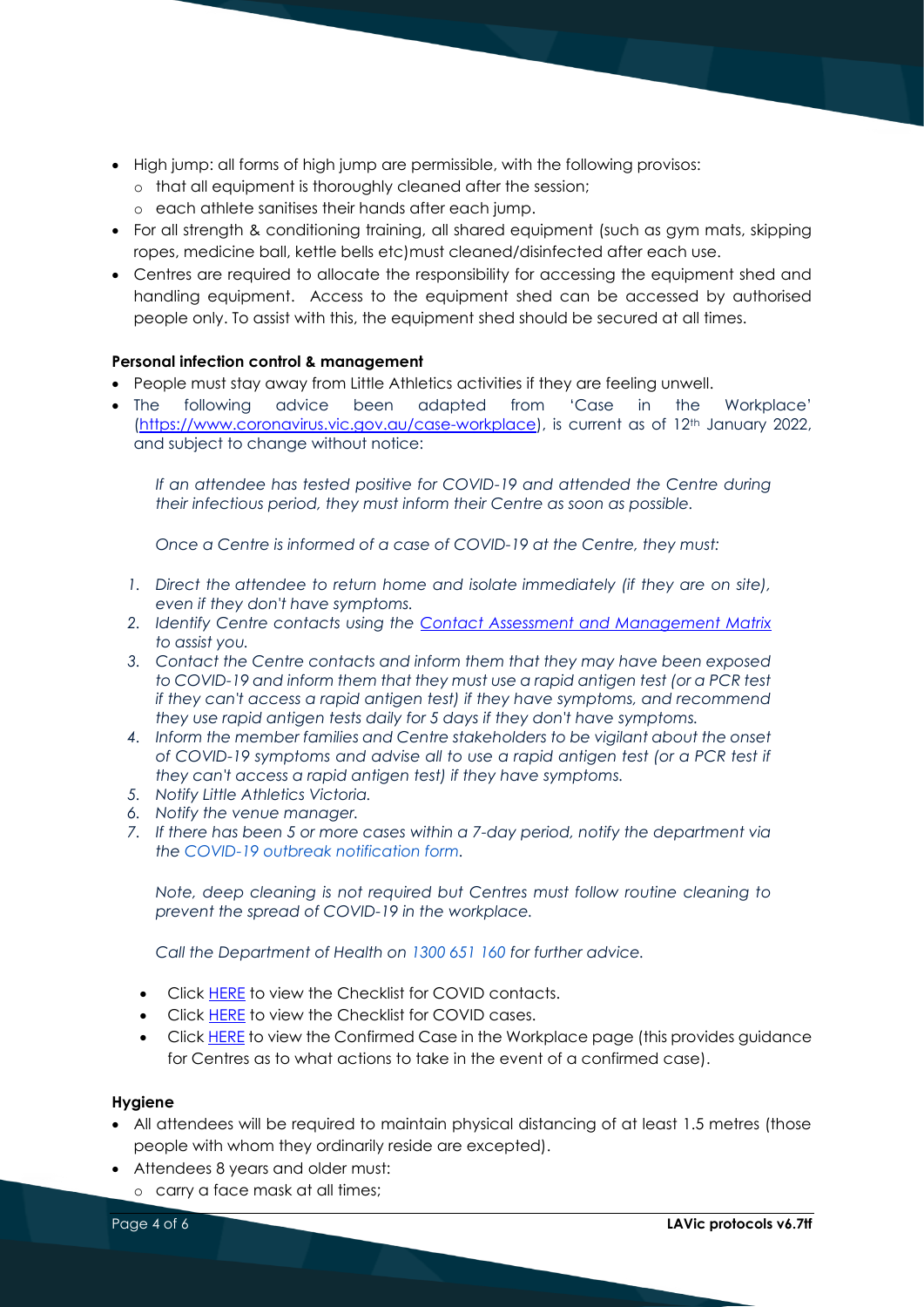- o wear a mask in all indoor settings;
- o where a mask outdoors when physical distancing is not possible.
- Participants must use hand sanitiser prior to commencement and completion of any sanctioned activity.
- Attendees at sanctioned competition & training activities are advised to:
	- o Regularly and thoroughly wash hands, especially after using toilets and sneezing/coughing;
	- o Carry and use hand sanitiser;
	- o Sneeze or cough into the elbow or tissue rather than hands;
	- o Immediately dispose of used tissues in the bin;
	- o Avoid close contact with people who are unwell;
	- o Limit the touching of eyes, nose, or mouth;
	- o Not spit or clear nasal/respiratory secretions;
	- o Avoid contact with other participants, inclusive of handshakes, high fives, huddles, and celebrations.
- Athletes are required to sanitise their hands after sneezing/coughing.
- Hand sanitiser must be provided for use at the registration area and each event site.
- Disinfectant wipes must be available at each event site where equipment is used.
- Centres must prominently display posters and signage promoting COVID Safe practices (supplied by [LAVic](https://lavic.com.au/covid-19/) and [DHS\)](https://www.coronavirus.vic.gov.au/signs-posters-and-templates).
- Car pooling is to be avoided for compliance with child safety standards and COVID-19 safety.

#### **Cleaning**

- Centres must devise a regular and thorough cleaning schedule to disinfect all common areas and high touch surfaces.
- The toilets must be thoroughly cleaned and disinfected before and after each competition & training session.
- The Centre cleaning roster must be prominently displayed.
- Further information about cleaning can be found here: **DHS cleaning and disinfecting** [information .](https://www.dhhs.vic.gov.au/preventing-infection-workplace-covid-19)

#### **Compliance**

- Affiliated Centres and all attendees must comply with these protocols at all times.
- Centres are required to have and produce upon request by an authorised officer (from Victoria Police, WorkSafe, DHS or Local Government), an up to date COVID Safe Plan .
- CSOs are required to report incidences of blatant/flagrant non-compliance to their Centre Committees and to LAVic.
- Breaches of these protocols may be punishable by law.